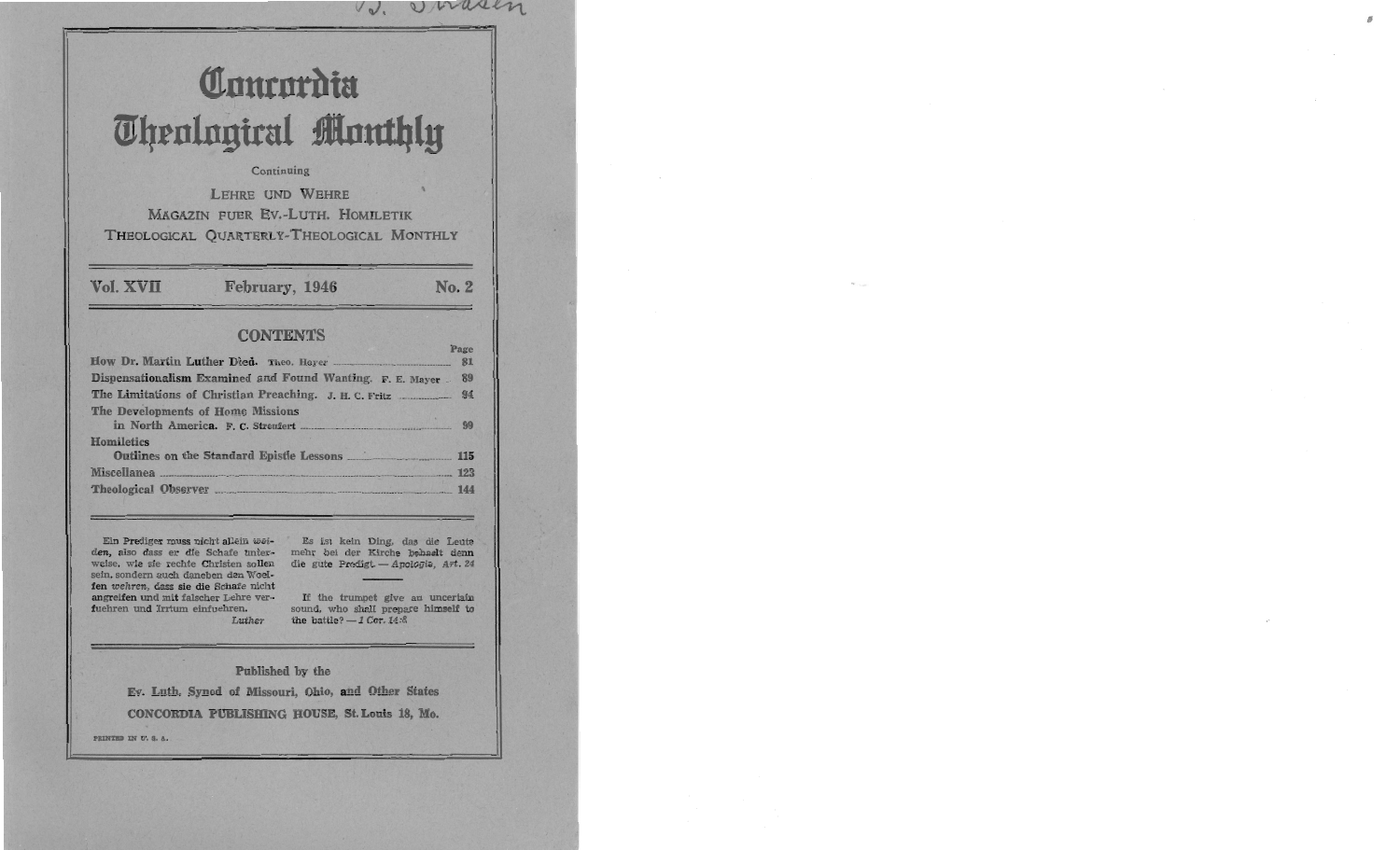the millennium. He says that the sacrificial offerings will be a memorial looking back to the Cross, as the offerings of the Old Covenant were anticipatory (247). Dispensationalists ought to study the Letter to the Galatians. Even the work of the Holy Spirit will be suspended entirely during the kingdom age or, as Gaebelein holds, will take on a different character (322). Dispensationalism says in effect: "A more acceptable time, a far greater day of salvation is at hand, and may be ushered in at any moment"  $(262)$ . F. E. MAYER may be ushered in at any moment"  $(262)$ .

## The Limitations **of** Christian Preaching By JOHN H. C. FRITZ

The objective which one seeks to accomplish and his means for that purpose determine the limitations of his doing. The practice of medicine is limited to a correct diagnosis of the case under consideration and the drugs or other remedial agents that will, if possible, effect a cure. A physician may relate some interesting news events to his patient, speak of his own experience in the recent war, and crack a few good jokes that will produce a hearty laugh, but that will not cure the patient of his tuberculosis or pneumonia or tonsilitis. For the production of a good painting an artist is limited to his colors, brushes, and canvass. The lawyer pleading a case before a jury is limited to the facts in the case and the laws covering it. The mason is limited in his work to stone, brick, trowel, mortar, and plumb line. The cook is limited to foodstuff, cooking utensils, and fire.

I

Even so Christian preaching has its limitations. That is in the very nature of the case. The limitations of Christian preaching are that it be *Christian* preaching and therefore take its material from the Word of God and use exposition, example, illustration, and, of course, language itself, to impress the Bible message upon the hearer. Only such preaching will serve the purpose of Christian preaching, to wit, "to make man wise unto salvation through faith which is in Christ Jesus" (2 Tim. 3: 15) . The important thing in a sermon is the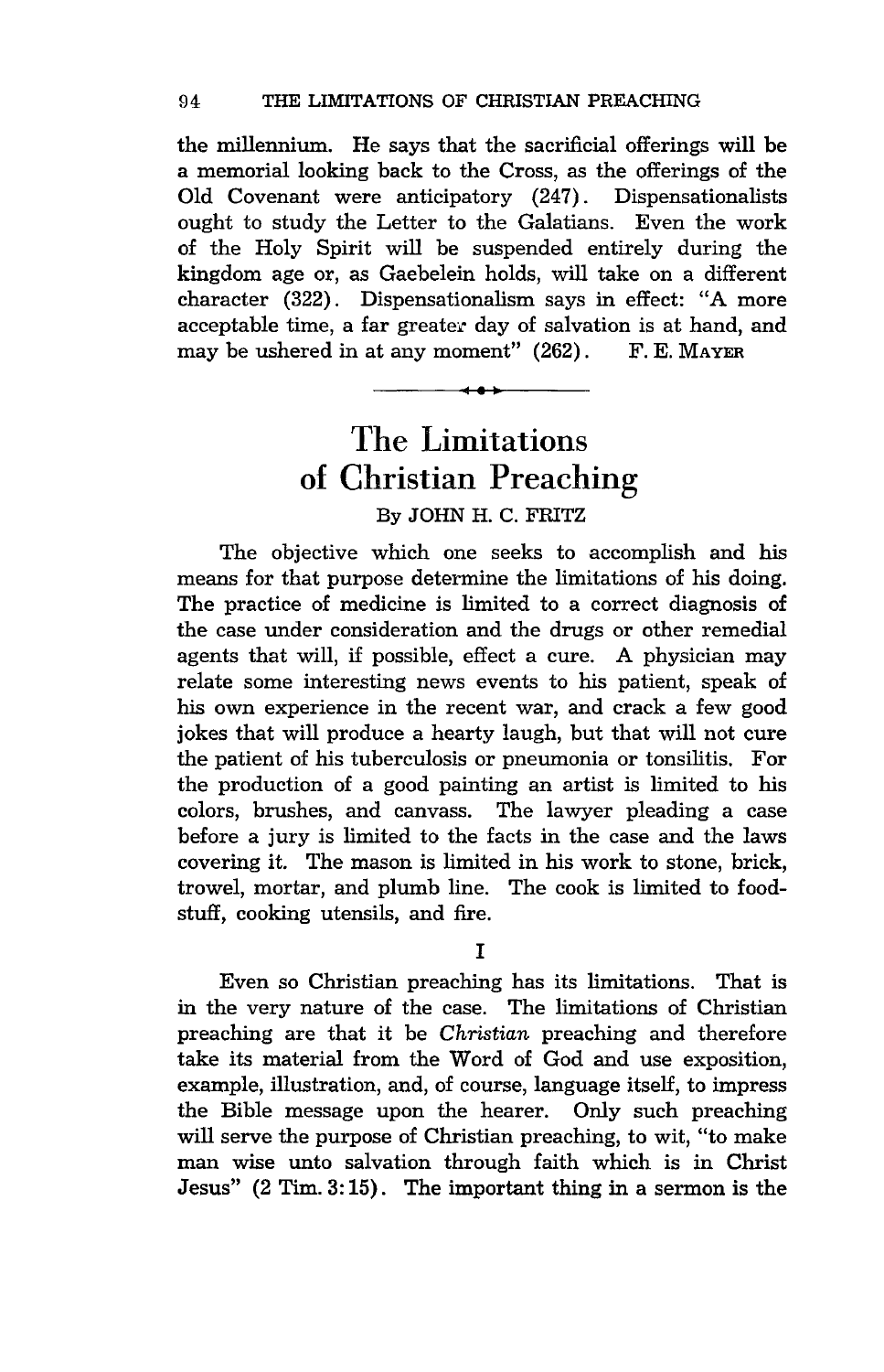Biblical message; if that has not been impressed upon the hearers, preaching has failed to serve its purpose. The Biblical message and its application constitute the limitations of Christian preaching.

Jesus summed up His preaching by saying, "Repent ye, and believe the Gospel" (Mark 1: 15) . The sinner needs to be told that he is a sinner, under the curse of the Law; but when he has learned to despair of his own righteousness, then he should be comforted by the Gospel of salvation, for "God so loved the world that He gave his only-begotten Son, that whosoever believeth in Him should not perish, but have everlasting life. For God sent not his Son into the world to condemn the world; but that the world through Him might be saved" (John 3: 16-17).

Paul gave a summary of his preaching when he said to the elders, or pastors, at Ephesus, "I kept back nothing that was profitable unto you, but have showed you and have taught you publicly and from house to house, testifying both to the Jews and also to the Greeks repentance toward God and faith toward our Lord Jesus Christ" (Acts 20:20,21); or, when writing to the Corinthians, he said, "I determined not to know anything among you save Jesus Christ, and Him crucified" (1 Cor. 2: 2) .

Peter spoke of the content of his preaching when in his pentecostal sermon at Jerusalem he said, "Let all the house of Israel know assuredly that God hath made that same Jesus whom ye have crucified both Lord and Christ. . . . Repent, and be baptized every one of you in the name of Jesus Christ for the remission of sins, and ye shall receive the gift of the Holy Ghost," (Acts 2: 36,38); or when he said before the Jewish Council, "There is none other name under heaven given among men whereby we must be saved" (Acts 4: l2) .

In other words, all true preaching must be Christocentric preaching. But does this demand not put too great a limitation upon preaching, excluding much subject matter of the Bible which God would have us teach? How can I preach a Christocentric sermon if I preach on such Biblical subjects as creation, the angels, marriage, stewardship, etc.? It is right here where some preachers make a big mistake; they leave Christ out of such sermons, and by doing so their preaching falls short of the purpose of the Christian sermon. Let them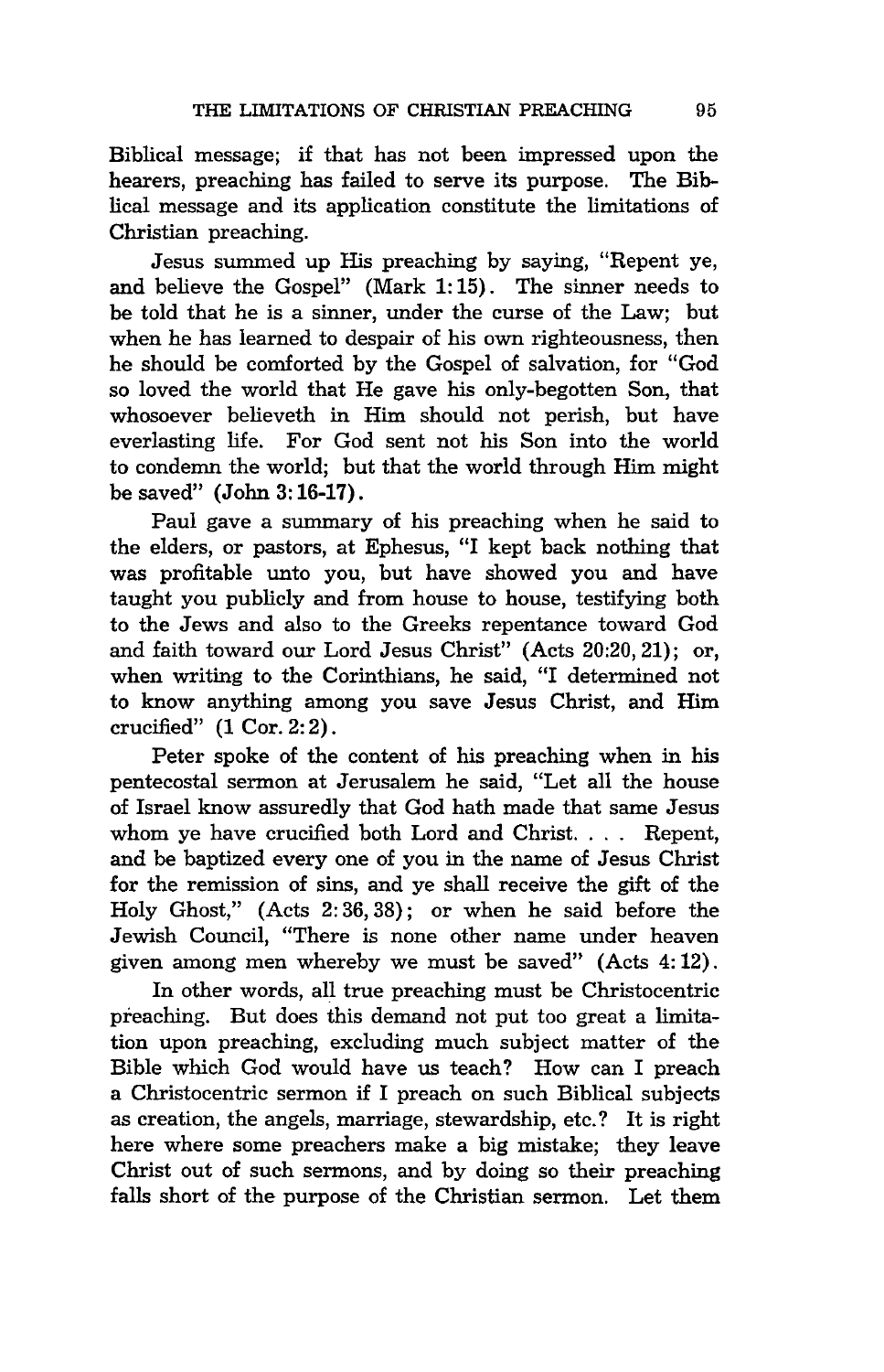learn of Paul how to preach a Christocentric sermon on Christian stewardship (2 Cor. 8: 1-9). Paul makes Christ and His redemptive work the motivating power for the exercise of Christian stewardship. Let them learn of Paul how to preach a Christocentric sermon on marriage (Eph. 5: 22-33). Let them learn of Paul how to fit the subject of creation into a Christocentric sermon (Acts 17:22-31). Let them learn from the writer to the Hebrews which part the angels play in God's economy of man's salvation (Heb. 1: 6-7) . I can pray that God should send His angels to guard me and my home during the night, because God has given that promise to me as a Christian, a believer in His Son, Jesus Christ.

Such Christocentric preaching produces not only saving faith, but also the fruits of that faith, the Christian life; and that the Christian might know what fruits faith must bring forth, Jesus and the Apostles included such directives for the Christian life in their preaching (Matt.  $5-7$ ; Rom.  $12 \text{ ff.};$ Gal. 5: 13 f.) .

Christocentric preaching also gives to the believer the necessary comfort in all tribulations and trials and vicissitudes of life, for it assures him that, since he is a child of the heavenly Father, God is always mindful of him and is willing, ready, and able to help, so that the child of God knows that "all things work together for good to them that love God" (Rom. 8: 28); and the believer therefore can joyfully say with Paul, "If God be for us, who can be against us? He that spared not his own Son, but delivered Him up for us all, how shall He not with Him also freely give us all things?" (Rom. 8: 31-32).

The summary of such Christian preaching is the summary of what the Bible teaches, as Paul says, "From a child thou hast known the Holy Scriptures, which are able to make thee wise unto salvation through faith which is in Christ Jesus. All Scripture is given by inspiration of God and is profitable for doctrine, for reproof, for correction, for instruction in righteousness" (2 Tim. 3: 15-16) ; and, again, "Whatsoever things were written aforetime were written for our learning that we through patience and comfort of the Scriptures might have hope" (Rom. 15:4). After all has been said, Christ's summary of His own preaching, "Repent ye and believe the Gospel," is the summary of Christian preaching.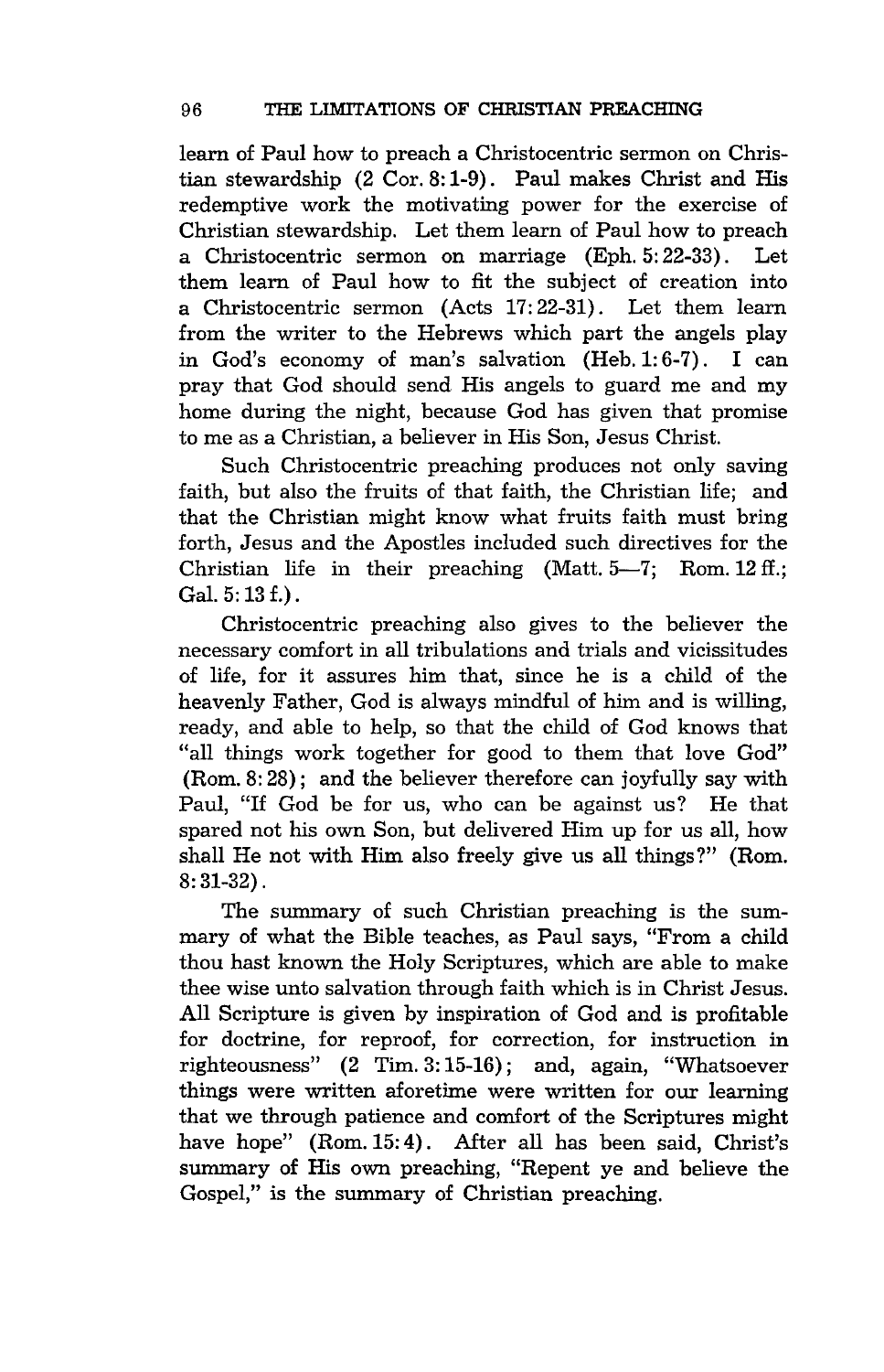Because preaching has such definite limitations, some preachers seek elsewhere for greater variety of subject matter and introduce into their "sermon" what has no place in Christian preaching. Some are tempted to think that they need something more interesting and exciting wherewith to regale and hold their audiences. What unfaithfulness to the Lord! How detrimental to the Christian congregation! What foolishness on the part of the preacher!

There is nothing more interesting and more beneficial and even more exciting than the Christian message, for that supplies the greatest need of man. That message is always timely, never grows old.

When sermon work grows stale to the preacher - and, of course, then his preaching also to his congregation  $-$  the difficulty lies not in a lack of material nor in a lack of variety of presentation, but in the preacher himself. Such a preacher does not study his Bible, nor does he know the needs of his people. His sermon work is a mere matter of routine. He talks for half an hour, more or less, because he is expected to do so. His lack of inspiration is due to a lack of perspiration. Great things cannot be accomplished without great effort. The preacher who diligently studies the Bible, not only the New, but also the Old Testament, knows human nature, is alive to the conditions of the time in which he and his people live, is aware of the particular needs of his congregation, such a preacher will never lack an abundance and variety of sermon material, nor a variety of presentation, and his sermons will always be fresh and interesting to his people - and to himself. The limitations of Christian preaching cannot be blamed for the proverbial expression that something is "dull as a sermon." The violinist has only four strings on his violin, but what marvelous music he can produce on these four strings by a variety of tones and a variety of combinations. How does he accomplish this? By daily practice, by advancing from easier to more difficult compositions, and from one position to the next on his violin, until he has mastered all seven. But, after all, he has only four strings on which to play; that is his limitation and at the same time the challenge to his skill. For the more substantial part of a meal a cook must stay with meat and potatoes and vegetables and breadstuffs,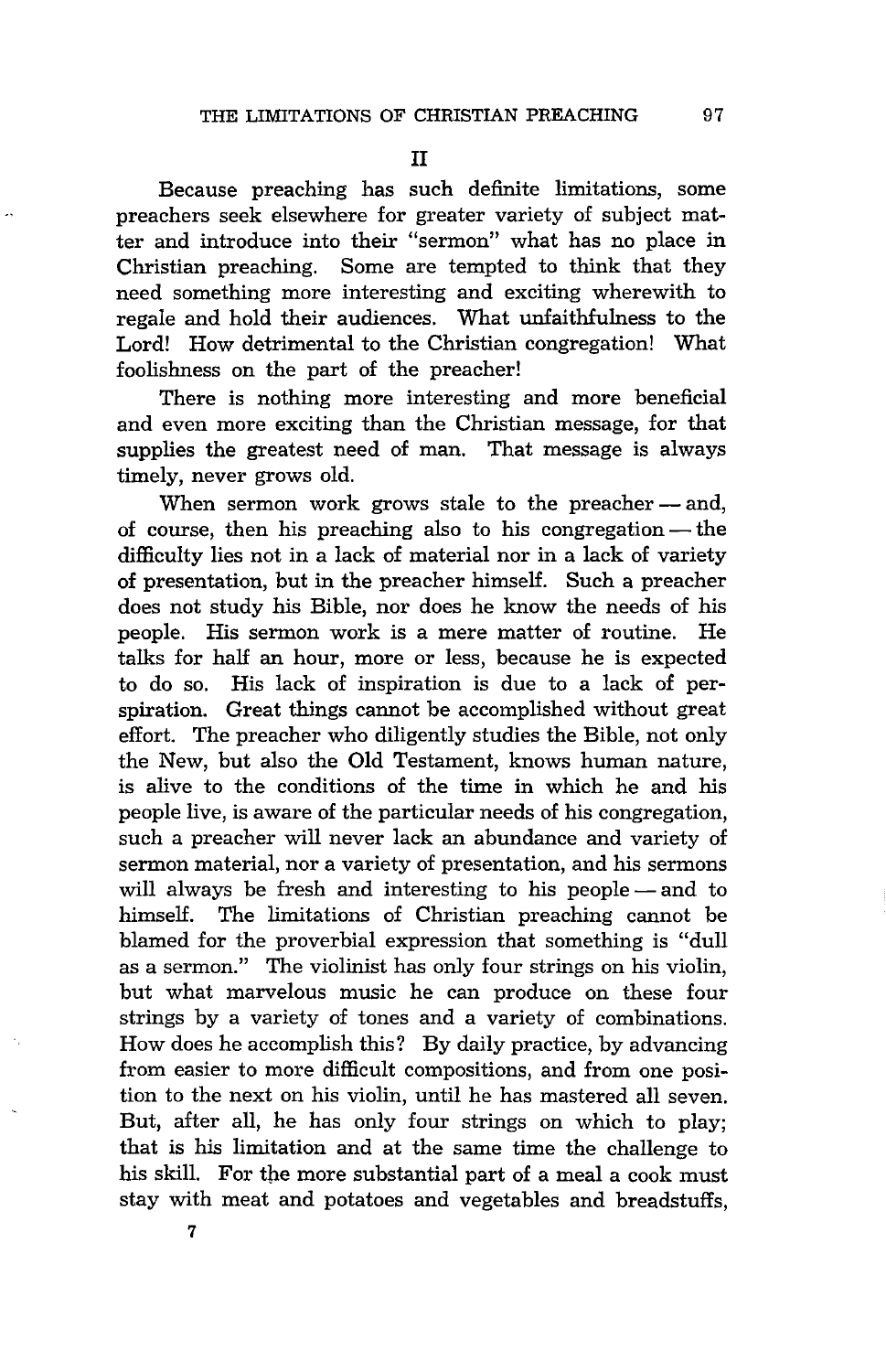and yet a good cook can prepare these in a variety of ways, so that her meals will always be relished and create an appetite for more. Even so the preacher need not deplore that his preaching has definite limitations, for these limitations do not cramp, but rather enlarge his usefulness.

Read the discourses of Jesus. What a variety of presentation in simple language: similes, metaphors (the sermon on the Mount has fifty-six of them), parables. Jesus spoke to the Sadducees and Pharisees, to the unbelieving Jews, to His disciples, but how differently! He spoke to Nicodemus, to the Samaritan woman, to the woman taken in the very act of adultery, but how differently! He spoke to Martha and Mary on different occasions: rebuke, comfort, commendation; yet always does He speak of the one thing needful. He meets little children and has a word for them. Midst His greatest agony He had a kind word for His mother, an assuring promise for the penitent thief, and a prayer for His crucifiers. He spoke with authority, and the people heard Him gladly.

The sayings and pronouncements of the Prophets of the Old Testament contain not only a wealth and depth of thought, but also a variety of presentation, so that their writings compose some of the choicest specimens of literature. Of the book of the Prophet Nahum, e. g., De Wette says, "It is a classic in all respects." Brice calls it "the most vivid and passionate fragment of declamation in all literature." The same can be said of the writings of the Apostles.

Of course, if the preacher does not study all this and does not keep ever at it, we can well understand that he passes up not only a rich source of sermon material, but also that source from which he can well learn to present the old truths in a new and interesting and profitable way.

All this, of course, does not mean that a preacher should not read and study ancient and modern literature and the sermons of great preachers, also current newspapers and magazines, in order that he may learn what men are thinking and how they live, and that he may enlarge his vocabulary, find new illustrations, etc. When Jesus spoke to the people of His day, He referred to things with which they were acquainted: a yoke of oxen, a vineyard, a laborer's penny a day, etc. We may take examples and illustrations from things with which the people of our day are acquainted: the radio, the airplane, the atomic bomb, etc.